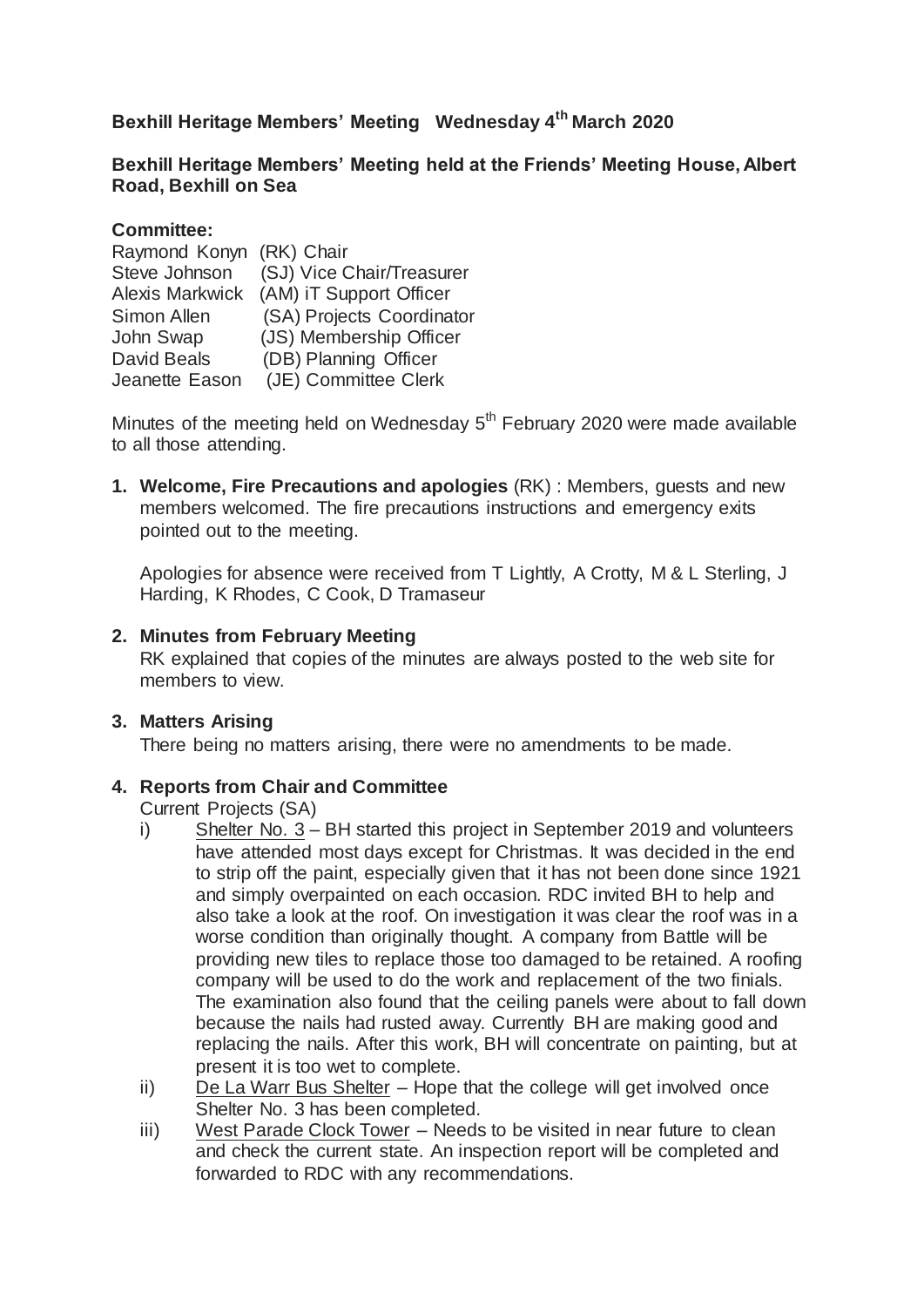No further questions or queries.

## **5. The Bexhill Heritage Hub and TIP** (RK)

The new Heritage Hub has been nicely organized by Clair Baldry. There is a good range of TI information which is proving popular. Footfall has been better than expected. Our partner is RDC who are arranging a weekly drop of leaflets. Also Rother Voluntary Action have provided a copier. Some iT set up with a monitor to view the BH web site, views of Bexhill and can register BH membership online.

Members were reminded that Clair is always looking for volunteers to assist at the Hub few a few hours at a time.

## **6. Planning & Development Updates** (DB)

- $i)$  Information Point & Hub important to remember it is promoting the whole of Rother district not just Bexhill.
- ii) Clavering Walk The inspector has allowed the appeal in favour of developer. It is not known what the opposition group will do now. Also there is a problem caused by RDC not having enough land banked to meet local housing needs. The main issue was the preservation of Cooden Mount, which has medieval heritage. There is a prediction that there will be severe damage by the development and trespass. Unfortunately RDC is not in a position to challenge.
- iii) Request to RDC Planning that where major applications are left on the 'table', that some information should be put on their website as to why the application or project has not been progressed or what was/is happening. E.g. Spindlewood residential development. Often there are inadequate explanations. RDC has instructed officers to ensure notes are more fulsome in future.
- iv) Q & As Drill Hall (DB): BH opposed demolition of fine frontage and was aware of the continued military activity in the Bexhill area. It was suggested that any new building incorporate the Drill Hall. Instead the MOD changed its mind and are not going to sell it to RDC for development. At the last meeting there was a suggestion regarding the refurbishment of the Insignia/Regimental Crest. There was a favourable response and BH will now look at how practical it would be to undertake and repaint using the original colours.

# **7. Committee Updates**

**iT/Web Site/Calendar** – (AM) Rother Voluntary Action donated a printer for use at the Heritage Hub. A tablet has been purchased courtesy of RDC monies, to access the internet. It has enabled card payments to be taken for new membership sign ups. 1000 historic images of Bexhill are available to view at the Hub on the separate screen. Calendars (paper) of BH events are also available at the Hub (also as inserts in the BH membership forms). Extra events and link ups being added all the time, so worth checking the web site regularly.

**Membership** (JS) – The membership is looking healthy at present from a total of 285 in March 2019 to 372 in March 2020. Events have clearly helped, plus the Hub is proving popular. Many thanks to Alex, Clair and the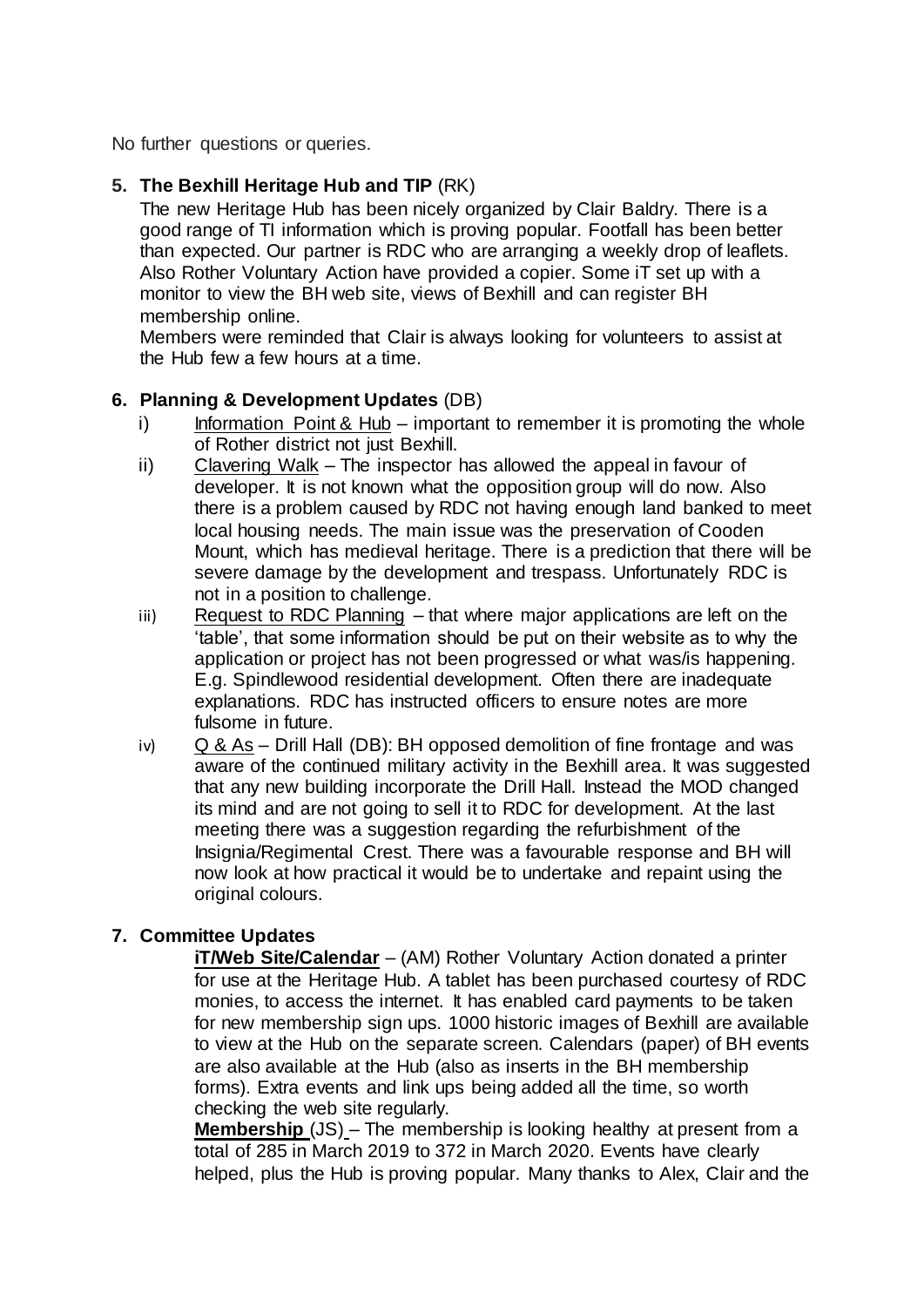team of volunteers that helped to get it set up and opening to the public. BH is always looking to grow, and our numbers provide strength when dealing with other organizations.

**Co-oP Community Fund** (RK) – Anyone who shops as the Co-oP can register and nominate BH as their preferred charity. A percentage of the value of Co-oP own brand goods purchased is given to their nominated charity. To date over £400 has been raised through the scheme, which runs for a limited time only.

**Civic Pride Awards** (SJ) – It is hoped the Bexhill Observer will feature the award and be interested that Rother DC won the vote with the Shelter refurbishment. However, all the other category winners and runners up made a good representation for our first event. Kathryn Baker, manager at Wetherspoons was delighted with the award. She was very pleased at the recognition from BH for the reinstatement of the Picture Playhouse and interior décor reflecting that history.

**Shelter No.1 Bandstand** (SJ) – There was a meeting with RDC where BH was asked to put together a project to work with other groups to bring the bandstand back into use. This would probably mean contractors doing the work, with BH giving direction as to how it can be restored and brought back into general public use.

**Charity Status** (SJ) – At the AGM in May BH members will be asked to agree a new constitution and amendments, after which a formal application can be made for Charity Status. BH already meets most of the requirements and therefore any amendments should be minimal.

**Opportunities for members** (RK) – If members are looking to be more active in the group there are lots of volunteer roles available:

- i) East Parade Monitoring any regular walkers or residents to report back to BH, RDC or Police on any damage, litter or anti-social behavior.
- ii) Events Team to be ready for the spring and summer activities
- iii) Fundraising volunteers and ideas required
- iv) Heritage Hub more volunteers to do a few hours either regularly, weekly or ad hoc to enable it to open on more days.
- v) Planning to review and monitor applications and projects
- vi) Projects more ideas and projects are in the pipeline and will need both practical skills and admin to assist.
- vii) Publicity & marketing BH stickers have now arrived
- viii) Refreshment team help always required for members meetings
- ix) Research Alex could always use assistance.
- x) Secretary to the Chair admin assistance required

Refreshment Break